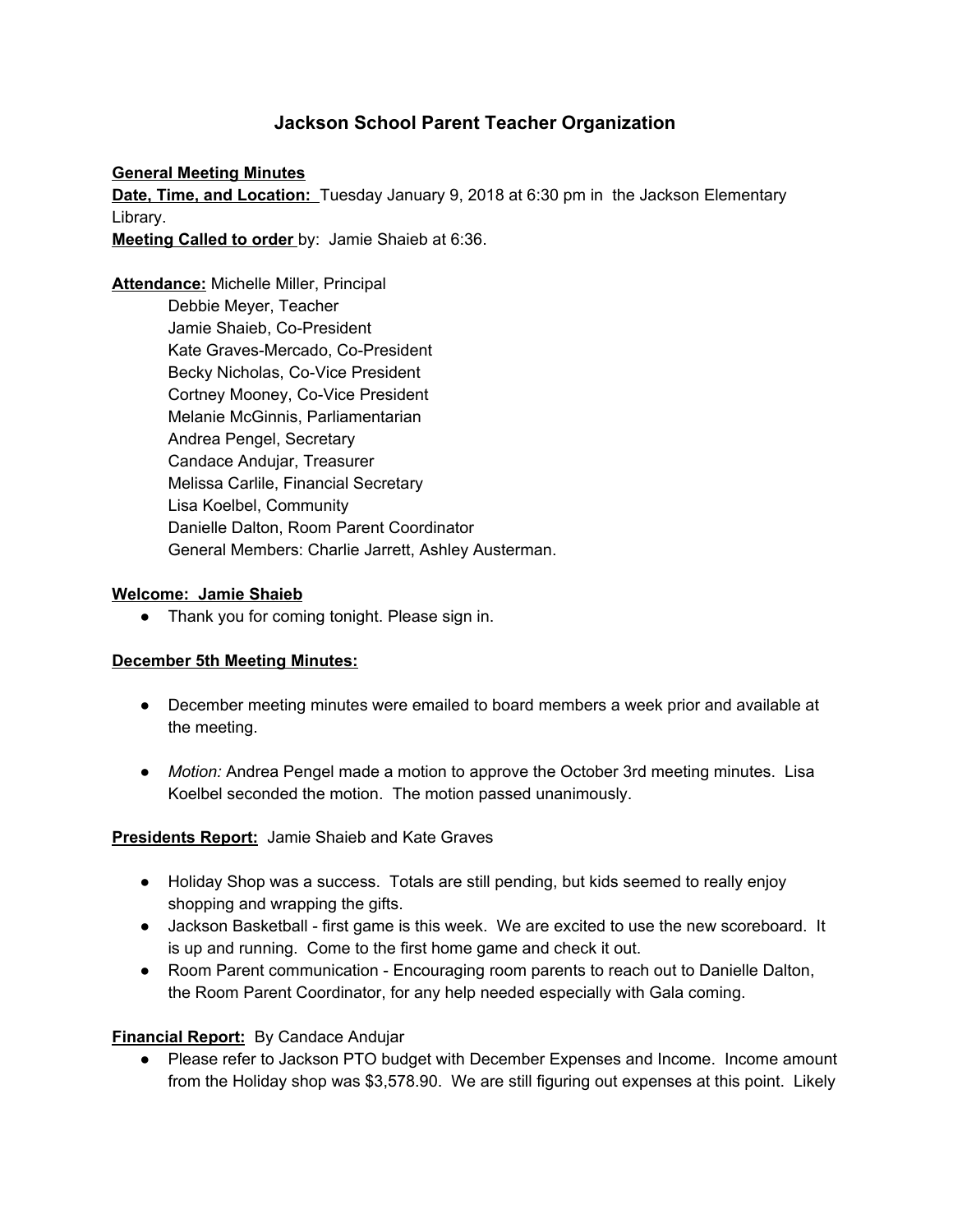the net income will be around \$3,000. Even though it is not a big fundraiser it is still a great event for the kids.

*Motion:* A motion was made by Becky Nicholas to create a line item on the budget for the Holiday Shop in order to clearly see the expenses and income from the Holiday Shop. Lisa Koelbel seconds the motion. The motion passed unanimously.

Danielle Dalton noticed that the balance remaining on the TenMarks Computer program needed correcting. Candace Andujar aware and will make the correction.

## **Principal's Report:** by Michelle Miller

- Thank you for the Target gift cards. It was an emotional holiday in the office with so many people who were touched by the gift cards as well as by others who donated gifts.
- Spring Jag has started. Mrs. Miller has her part and is ready to perform.
- Science Fair is coming up. Mrs. Miller is working with Ashley Austerman to prepare for the Family Science Night. Kids are very excited.
- We had an increase on average of 4-6% in both English Language Arts and Math in K-5 classrooms. We have approximately 80% of students at or above grade level in ELA and math (some grade levels are over 80%). Our goal for this year again is a 5% increase for both ELA and Math. We continue to work toward a range of 88-92% of students being in the proficient or advanced band.
- A big earth dome is coming February 1st. Kids will participate in grade level assemblies learning about astronomy in the dome.
- District road show is a new program started by David Scroggins and the Superintendent, Cheryl Olsen, to get to know the teachers better. They hope to improve communication and moral between teachers and administration.
- All in all, the feeling amongst the teachers is very positive. Lots of positive discussion about Stemscope. Mrs Upton's new reading program has really inspired kids to read more. Very motivational. A new history curriculum to be adopted next year.
- The PE shed recently had a rat problem. The issue is being addressed. The items ruined by the rat have been accounted for and are in the process of being replaced.

### **Committee Reports:**

Science Fair: Ashley Austerman

● Science Fair is January 24th. The Science Family night will be that evening from 5-7pm. She is asking for food donations for the judges and some supplies as well as parent volunteers. A sign up genius will be sent out. Kids are so excited and there is a good number of participants.

Gala: Jamie Shaieb

● January 30th is kick-off night and pre-ticket sales at the Purple Place. If anyone has anything they would like to donate for the raffle that night, it would be useful.